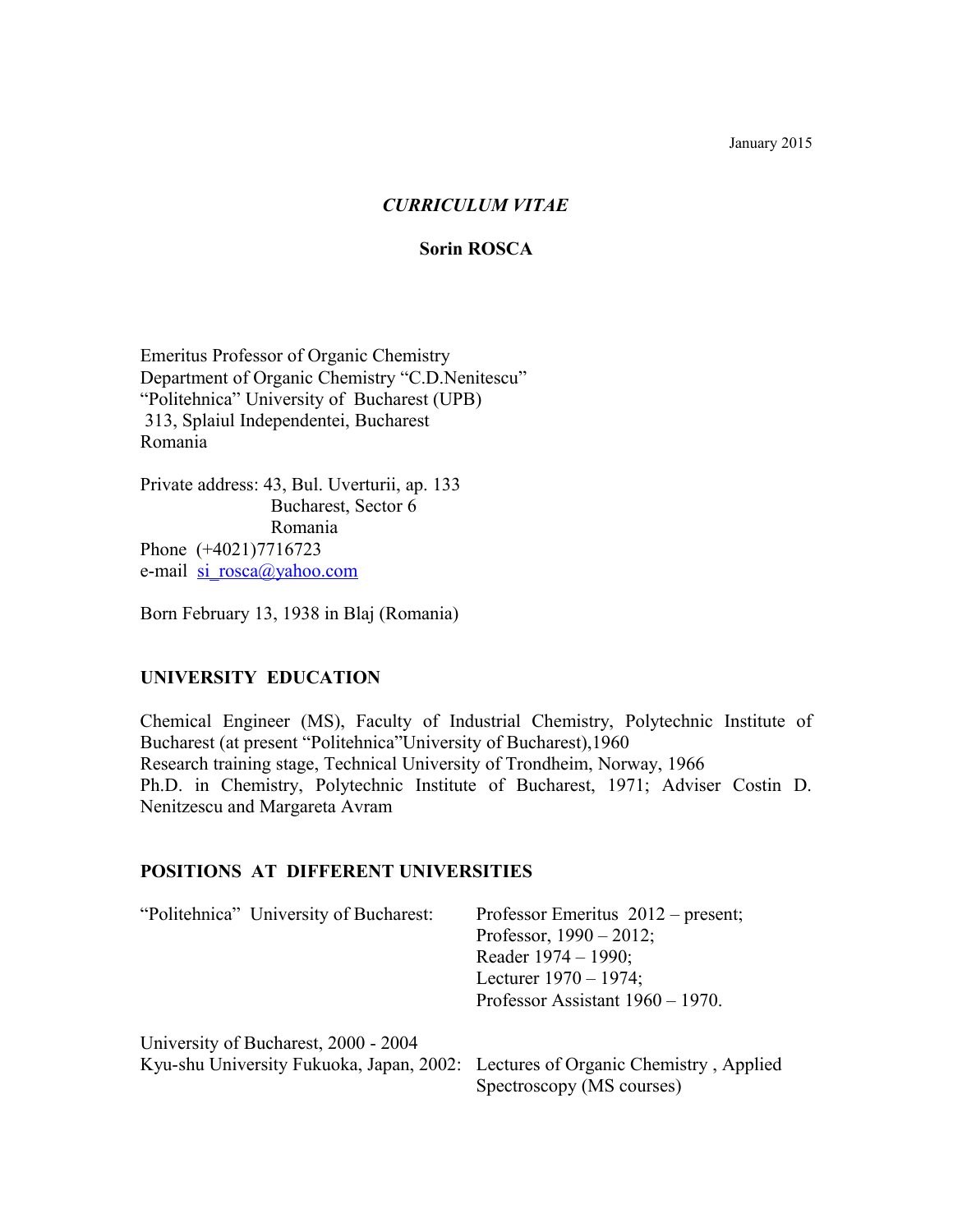University Paris Sud (Orsay) University "P.Sabatier" Toulouse University of Orleans

University of Caen (France, 1998 – 2012): Advisor for Ph.D. students, in collaboration with Franch colleagues ("co – tutelle")

## **PROFESSIONAL BOARDS AND COMMITTEES**

## **Editorial Boards**

Member of the Editorial Board of the following chemical journals:

*"UPB Scientific Bulletin*" Bucharest, 1986 – present

*"Molecules*" (Switzerland), 1998 – 2002

"*Revista de Chimie" (Bucharest),* 2004 – present

 *"Ovidius" University Annals of Chemistry,* 2004 – present

*"Bacau University Annals of Chemistry*", 2006 – present

## **Scientific Conferences**

Chairman of the *International Conference of the South – Eastern European Countries (ICOSECS)* Bucharest, 2002 and 2010

Member of the Council of the Conference for *ICOSECS*: Halkidiki, Greece, 2000; Belgrade, Serbia, 2004 and 2012; Sofia, Bulgaria, 2008

Chairman of the *Romanian International Conference on Chemistry and Chemical Engineering (RICCCE),* Sinaia, Romania, 2011

Member of the International Scientific Committee of *RICCCE*, editions I – XVI and XVIII

Member of the International Scientific Committee of the "*Colloque Franco – Roumain de Chimie Appliquee"* Bacau, Romania, 2002, 2004,2008 and 2012, Clermont – Ferrand France 2006 , Orleans, France, 2010

Member of the International Scientific Committee of the International Workshop *"Challenges in Food Chemistry",* Constanta, Romania, 2010

Member of the Organizing Committee of the *National Chemistry Conference , Ramnicu Valcea,* 1990 – 2012

President of the Organizing Committee of the *National Chemistry Conference , Ramnicu Valcea,* 2014

Organizer of the *International Summer School on NMR,* Brasov, Romania, 1995

## **High school Education in Chemistry**

Chairman of the Romanian National Chemistry Olympiads, 1987 – 1990

Member of the International Jury of the International Chemistry Olympiads: Budapest, 1987; Helsinki, 1988; Halle, 1989; Moscow, 1996

Chairman of the International Jury of the Balkan Chemistry Olympiad, Bucharest 1986 and 2004

Chairman of the Scientific Jury of the Romanian National Contest in Chemistry "*C.D. Nenitescu",* 1993 – present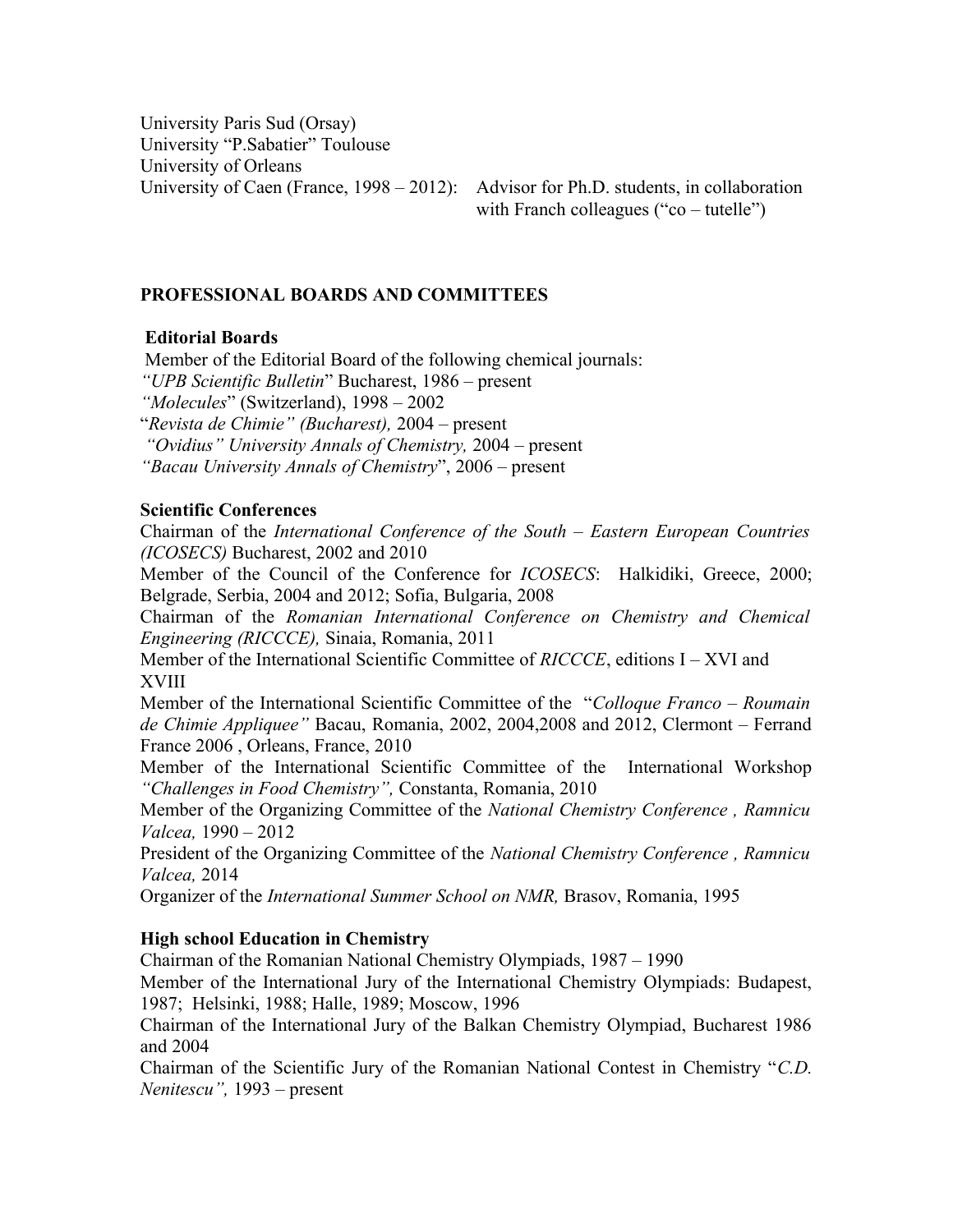## **Positions in UPB** Dean of the Faculty of Chemical Technology, 1979 – 1986 Vice – Rector of the Polytechnic Institute of Bucharest (at present UPB), 1987 -1988 and 1990 – 1992 Head of the Organic Chemistry Department , 1990 – 2004 Member of the UPB Senate, 1974 – 2012

# **VISITING PROFESSORSHIPS**

Visitig Professor, "P.Sabatier" University, Toulouse, France, 1996 Visitig Professor, "Kyu-shu" University, Fukuoka, Japan, 2002

## **Invited Lectures** :

 In Romanian universities: "G.Asachi" Technical University Jassy; University of Bacau; "Ovidius" University Constanta; "Babes – Bolyai" University, Cluj – Napoca; Polytechnica University Timisoara; University of Petroleum and Gases Ploiesti; "A. Vlaicu" University Arad; 1990 – 2012

Invited from abroad: Technical University of Darmstadt, Germany, 1992, 1994; Technical University of Istanbul, Turkey, 1993; University of Edirne, Turkey, 1993; Coventry Polytechnic, UK, 1994; University of Lille, France, 1993; "P.Sabatier" University, Toulouse, France, 1996; Case Western Reserve University, Cleveland Ohio, USA, 2001; University of Hakata, Japan, 2002; University of Hiroshima, Japan, 2002; University of Saga, Japan, 2002; University of Kumamoto, Japan, 2002; University of Kita-kyushu (Kokura) Japan, 2002; University of Orleans, France, 2006; "B.Pascal" University of Clermont – Ferrand, France, 2006; "Servier" Institute, Paris, France, 2008: Berkeley University, California, USA, 2013; Technical University Berlin, Germany, 2014; Free University, Berlin, Germany, 2014; Technical University Braunschweig, Germany, 2014; University of Leipzig, Germany, 2014.

Invited Speaker at the ACS National Meeting, New-Orleans, USA, 2013

Invited Plenary Lectures in the International Conferences from Halkidiki, Greece, 2000; Bacau, Romania, 2002; Belgrade, Serbia, 2004; Bucharest, 2006, Constanta, 2010, 2012, Sinaia, 2011, 2013, Romania.

# **MEMBERSHIP IN SCIENTIFIC ORGANIZATIONS**

Romanian Chemical Society (SChR), since 1993 Romanian Chemical Engineering Society, since 1994 Federation of European Chemical Societies (FECS); Member of the General Assembly representing SChR, 2002 – 2004